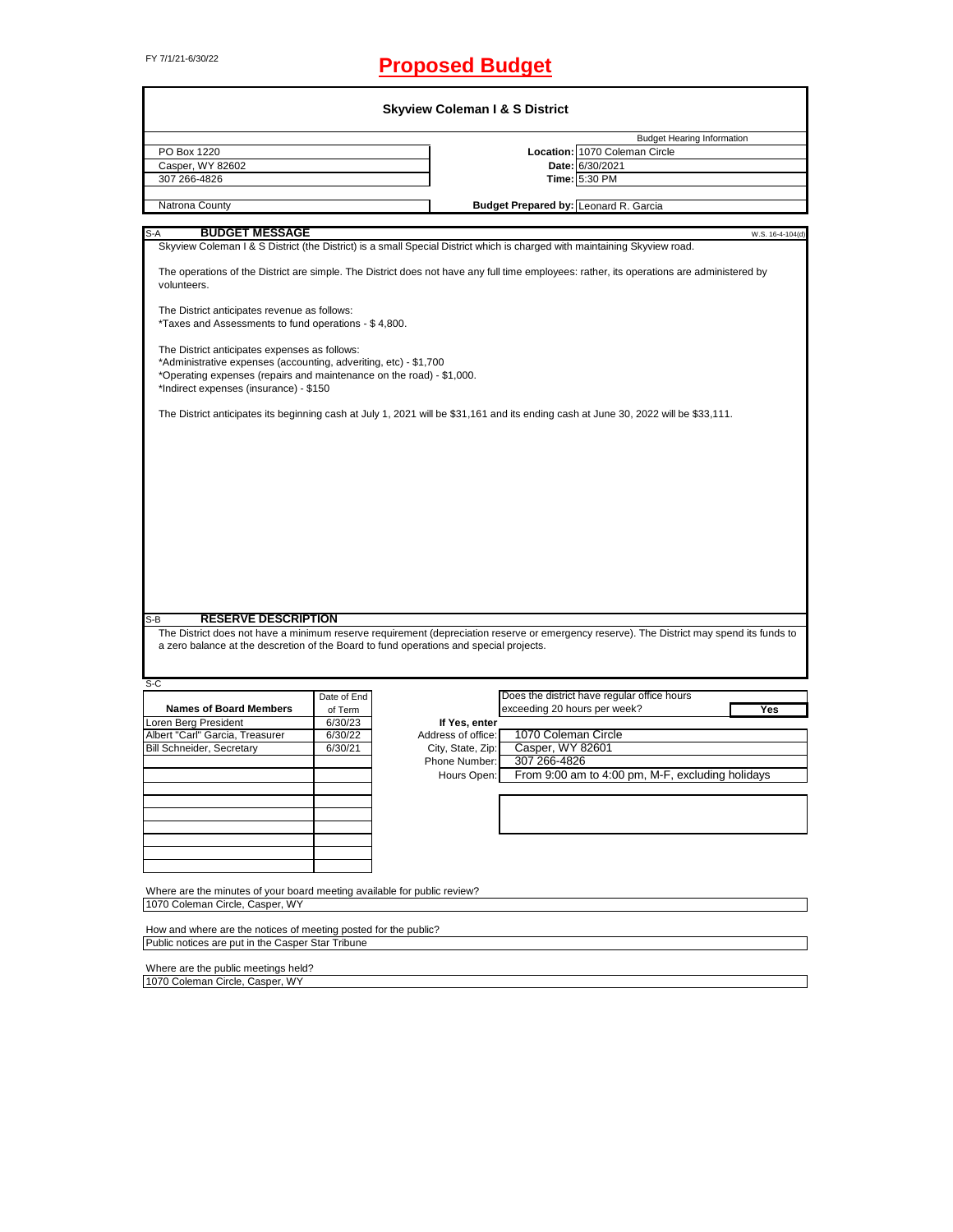## **PROPOSED BUDGET SUMMARY**

|       | <b>OVERVIEW</b>                                             | 2019-2020<br>Actual | 2020-2021<br>Estimated | 2021-2022<br>Proposed | Pending<br>Approval |
|-------|-------------------------------------------------------------|---------------------|------------------------|-----------------------|---------------------|
| $S-1$ | <b>Total Budgeted Expenditures</b>                          | \$1,630             | \$1,331                | \$2.850               |                     |
| $S-2$ | <b>Total Principal to Pay on Debt</b>                       | \$0                 | \$0                    |                       |                     |
| $S-3$ | <b>Total Change to Restricted Funds</b>                     | \$0                 | \$0                    |                       |                     |
| $S-4$ | <b>Total General Fund and Forecasted Revenues Available</b> | \$32,997            | \$32,492               | \$35.961              |                     |
| $S-5$ | Amount requested from County Commissioners                  | \$4,505             | \$4,000                | \$4.600               |                     |
| $S-6$ | <b>Additional Funding Needed:</b>                           |                     |                        |                       |                     |

|                        |                                                           | 2019-2020           | 2020-2021              | 2021-2022             | Pending                                                                                                                                                                                                                                                                        |
|------------------------|-----------------------------------------------------------|---------------------|------------------------|-----------------------|--------------------------------------------------------------------------------------------------------------------------------------------------------------------------------------------------------------------------------------------------------------------------------|
| <b>REVENUE SUMMARY</b> |                                                           | Actual              | Estimated              | Proposed              | Approval                                                                                                                                                                                                                                                                       |
|                        |                                                           |                     |                        |                       |                                                                                                                                                                                                                                                                                |
| S-7                    | <b>Operating Revenues</b>                                 | \$200               | \$200                  | \$200                 | <u>filmoon</u>                                                                                                                                                                                                                                                                 |
| $S-8$                  | Tax levy (From the County Treasurer)                      | \$4,505             | \$4,000                | \$4,600               | <u>tik ka</u>                                                                                                                                                                                                                                                                  |
| $S-9$                  | <b>Government Support</b>                                 | \$0                 | \$0                    | \$0                   | en de la familie de la familie de la familie de la familie de la familie de la familie de la familie de la fam<br>Concello de la familie de la familie de la familie de la familie de la familie de la familie de la familie de                                                |
| $S-10$                 | Grants                                                    | \$0                 | \$0                    | \$0                   |                                                                                                                                                                                                                                                                                |
| $S-11$                 | Other County Support (Not from Co. Treas.)                | \$0                 | \$0                    | \$0                   | e de la composición de la composición de la composición de la composición de la composición de la composición<br>Composición de la composición de la composición de la composición de la composición de la composición de la co                                                |
| $S-12$                 | <b>Miscellaneous</b>                                      | \$0                 | \$0                    | \$0                   | en de la familie de la familie de la familie de la familie de la familie de la familie de la familie de la fam<br>Constituit de la familie de la familie de la familie de la familie de la familie de la familie de la familie d                                               |
| $S-13$                 | <b>Other Forecasted Revenue</b>                           | \$0                 | \$0                    | \$0                   | en de la familie de la familie de la familie de la familie de la familie de la familie de la familie de la fam<br>Construction de la familie de la familie de la familie de la familie de la familie de la familie de la familie                                               |
|                        |                                                           |                     |                        |                       |                                                                                                                                                                                                                                                                                |
| $S-14$                 | <b>Total Revenue</b>                                      | \$4,705             | \$4,200                | \$4,800               |                                                                                                                                                                                                                                                                                |
| FY 7/1/21-6/30/22      |                                                           |                     |                        |                       | Skyview Coleman I & S District                                                                                                                                                                                                                                                 |
|                        | <b>EXPENDITURE SUMMARY</b>                                | 2019-2020           | 2020-2021              | 2021-2022             | Pending                                                                                                                                                                                                                                                                        |
|                        |                                                           | Actual              | Estimated              | Proposed              | Approval                                                                                                                                                                                                                                                                       |
|                        |                                                           |                     |                        |                       |                                                                                                                                                                                                                                                                                |
| $S-15$                 | <b>Capital Outlay</b><br><b>Interest and Fees On Debt</b> | \$0<br>\$0          | \$0<br>\$0             | \$0<br>\$0            | en de la familie de la familie de la familie de la familie de la familie de la familie de la familie de la fa<br>Constitution de la familie de la familie de la familie de la familie de la familie de la familie de la familie<br>en de la filosofia<br>Monte de la filosofia |
| $S-16$                 |                                                           |                     |                        |                       |                                                                                                                                                                                                                                                                                |
| $S-17$<br>$S-18$       | <b>Administration</b>                                     | \$1,497<br>\$0      | \$1,198<br>\$0         | \$1.700<br>\$1,000    | <u>tik kuningan di kacamatan di kacamatan di kacamatan di kacamatan di kacamatan di kacamatan di kacamatan di ka</u>                                                                                                                                                           |
| $S-19$                 | <b>Operations</b><br><b>Indirect Costs</b>                | \$133               | \$133                  | \$150                 | e de la filosofia<br>California                                                                                                                                                                                                                                                |
| <b>S-20R</b>           | <b>Expenditures paid by Reserves</b>                      | \$0                 | \$0                    | \$0                   | en de la familie de la familie de la familie de la familie de la familie de la familie de la familie de la fam<br>De la familie de la familie de la familie de la familie de la familie de la familie de la familie de la famili                                               |
| $S-20$                 | <b>Total Expenditures</b>                                 | \$1,630             | \$1,331                | \$2,850               | a katika kalendari ya katika alifuwa alifuwa alifuwa alifuwa alifuwa alifuwa alifuwa alifuwa alifuwa alifuwa a<br>Katika katika katika katika katika katika katika alifuwa alifuwa alifuwa alifuwa alifuwa alifuwa alifuwa alifu                                               |
|                        |                                                           |                     |                        |                       |                                                                                                                                                                                                                                                                                |
|                        | <b>DEBT SUMMARY</b>                                       | 2019-2020           | 2020-2021              | 2021-2022             | Pending                                                                                                                                                                                                                                                                        |
|                        |                                                           | Actual              | Estimated              | Proposed              | Approval                                                                                                                                                                                                                                                                       |
|                        |                                                           |                     |                        |                       |                                                                                                                                                                                                                                                                                |
| $S-21$                 | <b>Principal Paid on Debt</b>                             | \$0                 | \$0                    | \$0                   | en de la familie de la familie de la familie de la familie de la familie de la familie de la familie de la fam<br>Constituit de la familie de la familie de la familie de la familie de la familie de la familie de la familie d                                               |
|                        |                                                           |                     |                        |                       |                                                                                                                                                                                                                                                                                |
|                        | <b>CASH AND INVESTMENTS</b>                               | 2019-2020<br>Actual | 2020-2021<br>Estimated | 2021-2022<br>Proposed | Pending<br>Approval                                                                                                                                                                                                                                                            |
|                        |                                                           |                     |                        |                       |                                                                                                                                                                                                                                                                                |
| $S-22$                 | <b>TOTAL GENERAL FUNDS</b>                                | \$28,292            | \$28,292               | \$31,161              | <u>istoriano e</u>                                                                                                                                                                                                                                                             |
|                        |                                                           |                     |                        |                       |                                                                                                                                                                                                                                                                                |
|                        | <b>Summary of Reserve Funds</b>                           |                     |                        |                       |                                                                                                                                                                                                                                                                                |
| $S-23$                 | <b>Beginning Balance in Reserve Accounts</b>              |                     |                        |                       |                                                                                                                                                                                                                                                                                |
| $S-24$                 | a. Sinking and Debt Service Funds                         | \$0                 | \$0                    | \$0                   | en de la filosofia<br>Maria de la filòla del contener del contener del contener del contener del contener del contener del contener<br>Maria del contener del contener del contener del contener del contener del contener del conte                                           |
| $S-25$                 | b. Reserves                                               | \$0                 | \$0                    | \$0                   | allian<br>Maria Baratona<br>Maria Baratona                                                                                                                                                                                                                                     |
| $S-26$                 | c. Bond Funds                                             | \$0                 | \$0                    | \$0                   |                                                                                                                                                                                                                                                                                |
|                        | Total Reserves (a+b+c)                                    | \$0                 | \$0                    | \$0                   | en de la filosofia<br>Altres de la filosofia                                                                                                                                                                                                                                   |
| $S-27$                 | Amount to be added                                        |                     |                        |                       |                                                                                                                                                                                                                                                                                |
| $S-28$                 | a. Sinking and Debt Service Funds                         | \$0                 | \$0                    | \$0                   |                                                                                                                                                                                                                                                                                |
| $S-29$<br>$S-30$       | b. Reserves<br>c. Bond Funds                              | \$0<br>\$0          | \$0<br>\$0             | \$0<br>\$0            | e de la construcción de la construcción de la construcción de la construcción de la construcción de la constru                                                                                                                                                                 |
|                        | Total to be added (a+b+c)                                 | \$0                 | \$0                    | \$0                   | an dhe                                                                                                                                                                                                                                                                         |
|                        |                                                           |                     |                        |                       |                                                                                                                                                                                                                                                                                |

S-31 **Subtotal** \$0 \$0 \$0 \$0 S-32 **Less Total to be spent** \$0 \$0 \$0 \$0

S-33 **TOTAL RESERVES AT END OF FISCAL YEAR** \$0 \$0 \$0 \$0

*End of Summary*

*Budget Officer / District Official (if not same as "Submitted by")*

Date adopted by Special District

Casper, WY 82602 **DISTRICT ADDRESS:** PO Box 1220 **PREPARED BY:** Leonard R. Garcia

**DISTRICT PHONE:** 307 266-4826

1/23/19 *Form approved by Wyoming Department of Audit, Public Funds Division Prepared in compliance with the Uniform Municipal Fiscal Procedures Act (W.S. 16-4-101 through 124) as it applies.*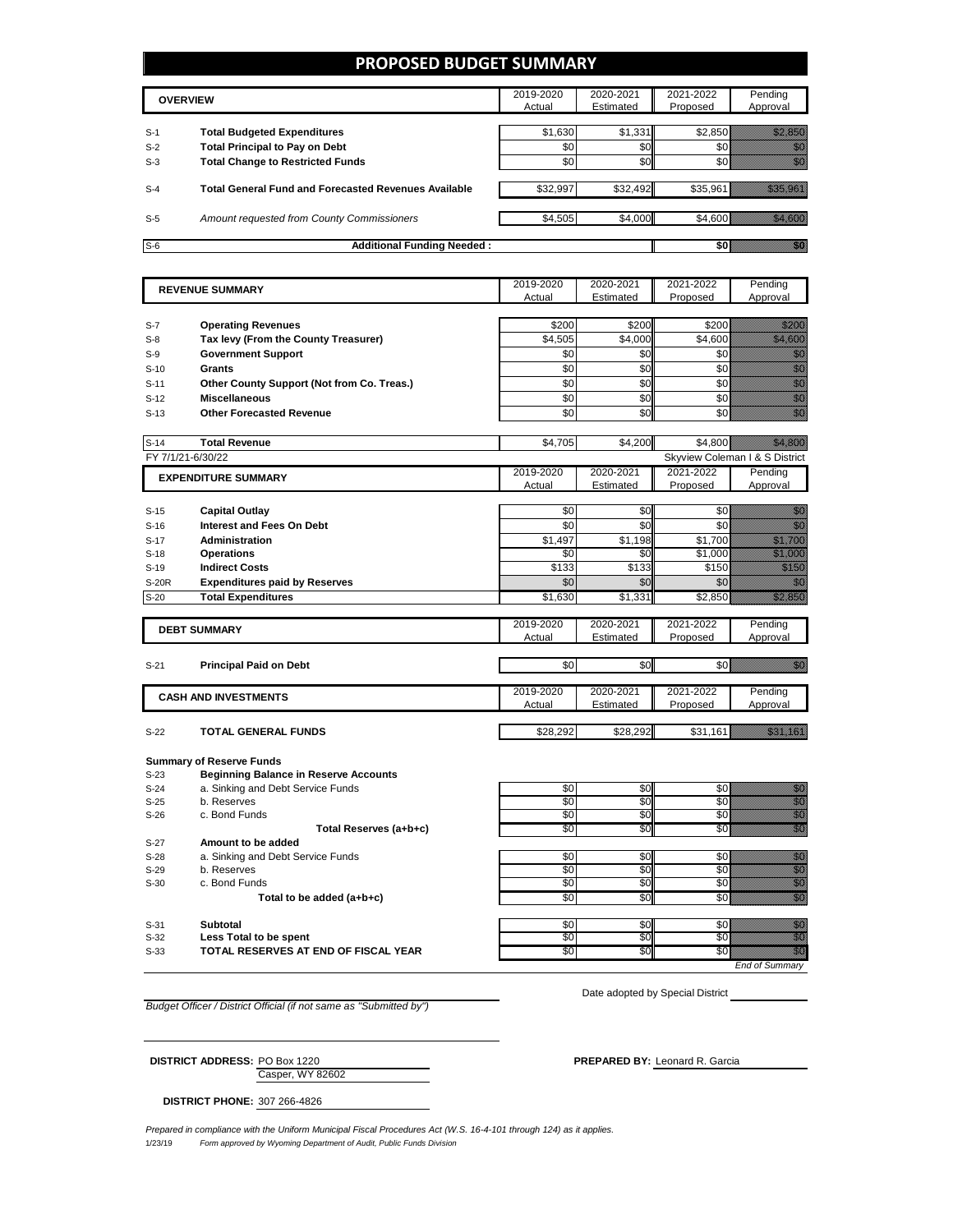|           | Skyview Coleman I & S District                 |                  |                 |           | <b>FYE</b> | 6/30/2022                                                                                                                                                                                                                      |
|-----------|------------------------------------------------|------------------|-----------------|-----------|------------|--------------------------------------------------------------------------------------------------------------------------------------------------------------------------------------------------------------------------------|
|           | <b>NAME OF DISTRICT/BOARD</b>                  |                  |                 |           |            |                                                                                                                                                                                                                                |
|           |                                                |                  |                 |           |            |                                                                                                                                                                                                                                |
|           | <b>PROPERTY TAXES AND ASSESSMENTS</b>          |                  |                 |           |            |                                                                                                                                                                                                                                |
|           |                                                |                  |                 |           |            |                                                                                                                                                                                                                                |
|           |                                                | <b>DOA Chart</b> | 2019-2020       | 2020-2021 | 2021-2022  | Pending                                                                                                                                                                                                                        |
|           |                                                | of Accounts      | Actual          | Estimated | Proposed   | Approval                                                                                                                                                                                                                       |
| $R-1$     | <b>Property Taxes and Assessments Received</b> |                  |                 |           |            |                                                                                                                                                                                                                                |
| $R-1.1$   | Tax Levy (From the County Treasurer)           | 4001             | \$4,505         | \$4,000   | \$4,600    | <u>ti ka</u>                                                                                                                                                                                                                   |
| $R-1.2$   | Other County Support (see note on the right)   | 4005             |                 |           |            |                                                                                                                                                                                                                                |
|           | <b>FORECASTED REVENUE</b>                      |                  |                 |           |            |                                                                                                                                                                                                                                |
|           |                                                |                  |                 |           |            |                                                                                                                                                                                                                                |
|           |                                                | <b>DOA Chart</b> | 2019-2020       | 2020-2021 | 2021-2022  | Pending                                                                                                                                                                                                                        |
|           |                                                | of Accounts      | Actual          | Estimated | Proposed   | Approval                                                                                                                                                                                                                       |
| $R-2$     | <b>Revenues from Other Governments</b>         |                  |                 |           |            |                                                                                                                                                                                                                                |
| $R - 2.1$ | State Aid                                      | 4211             |                 |           |            |                                                                                                                                                                                                                                |
| R-2.2     | Additional County Aid (non-treasurer)          | 4237             |                 |           |            |                                                                                                                                                                                                                                |
|           | R-2.3 City (or Town) Aid                       | 4237             |                 |           |            |                                                                                                                                                                                                                                |
|           | R-2.4 Other (Specify)                          | 4237             |                 |           |            |                                                                                                                                                                                                                                |
|           | R-2.5 Total Government Support                 |                  | $\overline{50}$ | \$0       | $\sqrt{6}$ | <u>film</u>                                                                                                                                                                                                                    |
| $R-3$     | <b>Operating Revenues</b>                      |                  |                 |           |            |                                                                                                                                                                                                                                |
| R-3.1     | <b>Customer Charges</b>                        | 4300             |                 |           |            |                                                                                                                                                                                                                                |
|           | R-3.2 Sales of Goods or Services               | 4300             |                 |           |            |                                                                                                                                                                                                                                |
| $R - 3.3$ | <b>Other Assessments</b>                       | 4503             | \$200           | \$200     | \$200      | <u>ti ka</u>                                                                                                                                                                                                                   |
| $R - 3.4$ | <b>Total Operating Revenues</b>                |                  | \$200           | \$200     | \$200      | a a an an an a                                                                                                                                                                                                                 |
| $R-4$     | Grants                                         |                  |                 |           |            |                                                                                                                                                                                                                                |
| $R - 4.1$ | <b>Direct Federal Grants</b>                   | 4201             |                 |           |            |                                                                                                                                                                                                                                |
|           | R-4.2 Federal Grants thru State Agencies       | 4201             |                 |           |            |                                                                                                                                                                                                                                |
| R-4.3     | <b>Grants from State Agencies</b>              | 4211             |                 |           |            |                                                                                                                                                                                                                                |
| $R - 4.4$ | <b>Total Grants</b>                            |                  | \$0             | \$0       | \$0        | en de la familie de la familie de la familie de la familie de la familie de la familie de la familie de la fa<br>Concello de la familie de la familie de la familie de la familie de la familie de la familie de la familie de |
| $R-5$     | <b>Miscellaneous Revenue</b>                   |                  |                 |           |            |                                                                                                                                                                                                                                |
| $R - 5.1$ | Interest                                       | 4501             |                 |           |            |                                                                                                                                                                                                                                |
|           | R-5.2 Other: Specify                           | 4500             |                 |           |            |                                                                                                                                                                                                                                |
| $R - 5.3$ | Other: Additional                              |                  |                 |           |            |                                                                                                                                                                                                                                |
| $R-5.4$   | <b>Total Miscellaneous</b>                     |                  | \$0             | \$0       | \$0        | an dhe                                                                                                                                                                                                                         |
| $R-5.5$   | <b>Total Forecasted Revenue</b>                |                  | \$200           | \$200     | \$200      | <u>Million</u>                                                                                                                                                                                                                 |
|           |                                                |                  |                 |           |            |                                                                                                                                                                                                                                |
| $R-6$     | <b>Other Forecasted Revenue</b>                |                  |                 |           |            |                                                                                                                                                                                                                                |
| $R-6.1$   | a. Other past due as estimated by Co. Treas.   | 4004             |                 |           |            |                                                                                                                                                                                                                                |
| $R-6.2$   | b. Other forecasted revenue (specify):         |                  |                 |           |            |                                                                                                                                                                                                                                |
| $R-6.3$   |                                                | 4500             |                 |           |            |                                                                                                                                                                                                                                |
| $R-6.4$   |                                                | 4500             |                 |           |            |                                                                                                                                                                                                                                |
| $R-6.5$   |                                                |                  |                 |           |            |                                                                                                                                                                                                                                |

R-6.6 **Total Other Forecasted Revenue (a+b)** \$0 \$0 \$0 \$0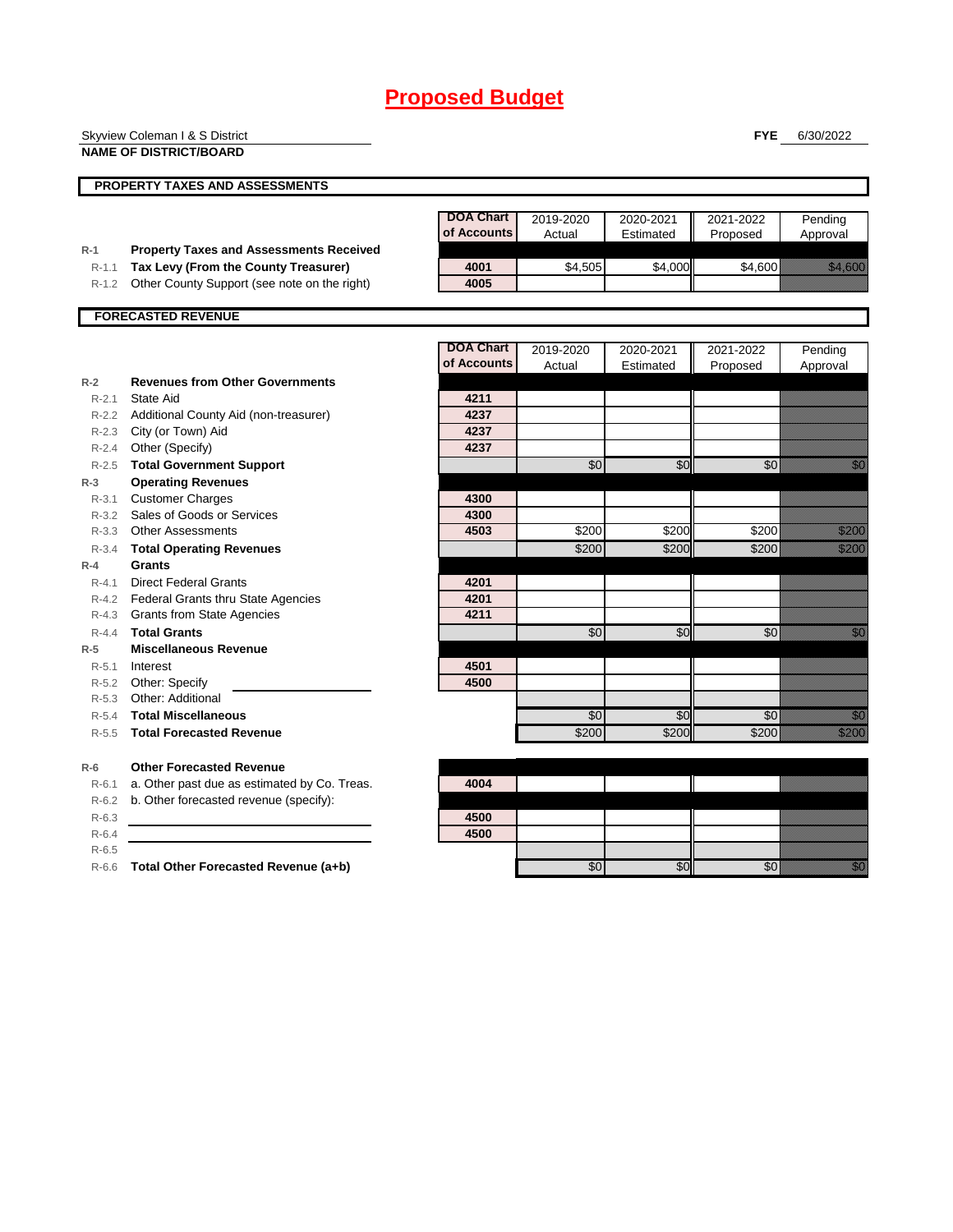#### Skyview Coleman I & S District **NAME OF DISTRICT/BOARD**

## **CAPITAL OUTLAY BUDGET**

|           |                         | UI AUUU |
|-----------|-------------------------|---------|
| $E-1$     | <b>Capital Outlay</b>   |         |
| $E - 1.1$ | <b>Real Property</b>    | 6201    |
| $E - 1.2$ | Vehicles                | 6210    |
| $E - 1.3$ | <b>Office Equipment</b> | 6211    |
| $E - 1.4$ | Other (Specify)         |         |
| $E - 1.5$ |                         | 6200    |
| $E - 1.6$ |                         | 6200    |
| $E - 1.7$ |                         |         |
| $E-1.8$   | TOTAL CAPITAL OUTLAY    |         |

| DOA Chart   | 2019-2020 | 2020-2021 | 2021-2022 | Pending  |
|-------------|-----------|-----------|-----------|----------|
| of Accounts | Actual    | Estimated | Proposed  | Approval |
|             |           |           |           |          |
| 6201        |           |           |           |          |
| 6210        |           |           |           |          |
| 6211        |           |           |           |          |
|             |           |           |           |          |
| 6200        |           |           |           |          |
| 6200        |           |           |           |          |
|             |           |           |           |          |
|             |           |           |           |          |

## **ADMINISTRATION BUDGET**

|           |                                      | <b>DOA Chart</b> | 2019-2020 | 2020-2021 | 2021-2022 | Pending                                                                                                                                                                                                                         |
|-----------|--------------------------------------|------------------|-----------|-----------|-----------|---------------------------------------------------------------------------------------------------------------------------------------------------------------------------------------------------------------------------------|
|           |                                      | of Accounts      | Actual    | Estimated | Proposed  | Approval                                                                                                                                                                                                                        |
| $E-2$     | <b>Personnel Services</b>            |                  |           |           |           |                                                                                                                                                                                                                                 |
| $E - 2.1$ | Administrator                        | 7002             |           |           |           |                                                                                                                                                                                                                                 |
| $E - 2.2$ | Secretary                            | 7003             |           |           |           |                                                                                                                                                                                                                                 |
| $E - 2.3$ | Clerical                             | 7004             |           |           |           |                                                                                                                                                                                                                                 |
| $E - 2.4$ | Other (Specify)                      |                  |           |           |           |                                                                                                                                                                                                                                 |
| $E - 2.5$ |                                      | 7005             |           |           |           |                                                                                                                                                                                                                                 |
| $E - 2.6$ |                                      | 7005             |           |           |           |                                                                                                                                                                                                                                 |
| $E - 2.7$ |                                      |                  |           |           |           |                                                                                                                                                                                                                                 |
| $E-3$     | <b>Board Expenses</b>                |                  |           |           |           |                                                                                                                                                                                                                                 |
| $E - 3.1$ | Travel                               | 7011             |           |           |           |                                                                                                                                                                                                                                 |
| $E - 3.2$ | Mileage                              | 7012             |           |           |           |                                                                                                                                                                                                                                 |
| $E - 3.3$ | Other (Specify)                      |                  |           |           |           |                                                                                                                                                                                                                                 |
| $E - 3.4$ |                                      | 7013             |           |           |           |                                                                                                                                                                                                                                 |
| $E - 3.5$ |                                      | 7013             |           |           |           |                                                                                                                                                                                                                                 |
| $E - 3.6$ |                                      |                  |           |           |           |                                                                                                                                                                                                                                 |
| $E-4$     | <b>Contractual Services</b>          |                  |           |           |           |                                                                                                                                                                                                                                 |
| $E - 4.1$ | Legal                                | 7021             |           |           |           |                                                                                                                                                                                                                                 |
| $E - 4.2$ | Accounting/Auditing                  | 7022             |           |           |           |                                                                                                                                                                                                                                 |
| $E - 4.3$ | Other (Specify)                      |                  |           |           |           |                                                                                                                                                                                                                                 |
| $E-4.4$   |                                      | 7023             |           |           |           |                                                                                                                                                                                                                                 |
| $E-4.5$   |                                      | 7023             |           |           |           |                                                                                                                                                                                                                                 |
| $E - 4.6$ |                                      |                  |           |           |           |                                                                                                                                                                                                                                 |
| $E-5$     | <b>Other Administrative Expenses</b> |                  |           |           |           |                                                                                                                                                                                                                                 |
| $E - 5.1$ | <b>Office Supplies</b>               | 7031             |           |           |           |                                                                                                                                                                                                                                 |
| $E - 5.2$ | Office equipment, rent & repair      | 7032             |           |           |           |                                                                                                                                                                                                                                 |
| $E - 5.3$ | Education                            | 7033             |           |           |           |                                                                                                                                                                                                                                 |
| $E - 5.4$ | Registrations                        | 7034             |           |           |           |                                                                                                                                                                                                                                 |
| $E-5.5$   | Other (Specify)                      |                  |           |           |           |                                                                                                                                                                                                                                 |
| $E - 5.6$ | Accounting/Auditing                  | 7035             | \$975     | \$690     | \$1,100   | a katalunggal dan katalunggal dan katalunggal dan katalunggal dan katalunggal dan katalunggal dan katalunggal<br>Katalunggal dan katalunggal dan katalunggal dan katalunggal dan katalunggal dan katalunggal dan katalunggal da |
| $E - 5.7$ | Advertising                          | 7035             | \$522     | \$508     | \$600     | <u> Karatanan Seringan Baga</u>                                                                                                                                                                                                 |
| $E - 5.8$ |                                      |                  |           |           |           |                                                                                                                                                                                                                                 |
| $E-6$     | <b>TOTAL ADMINISTRATION</b>          |                  | \$1,497   | \$1,198   | \$1,700   | a katika katika katika katika katika katika alifuwa alifuwa alifuwa alifuwa alifuwa alifuwa alifuwa alifuwa a<br>Marejeo                                                                                                        |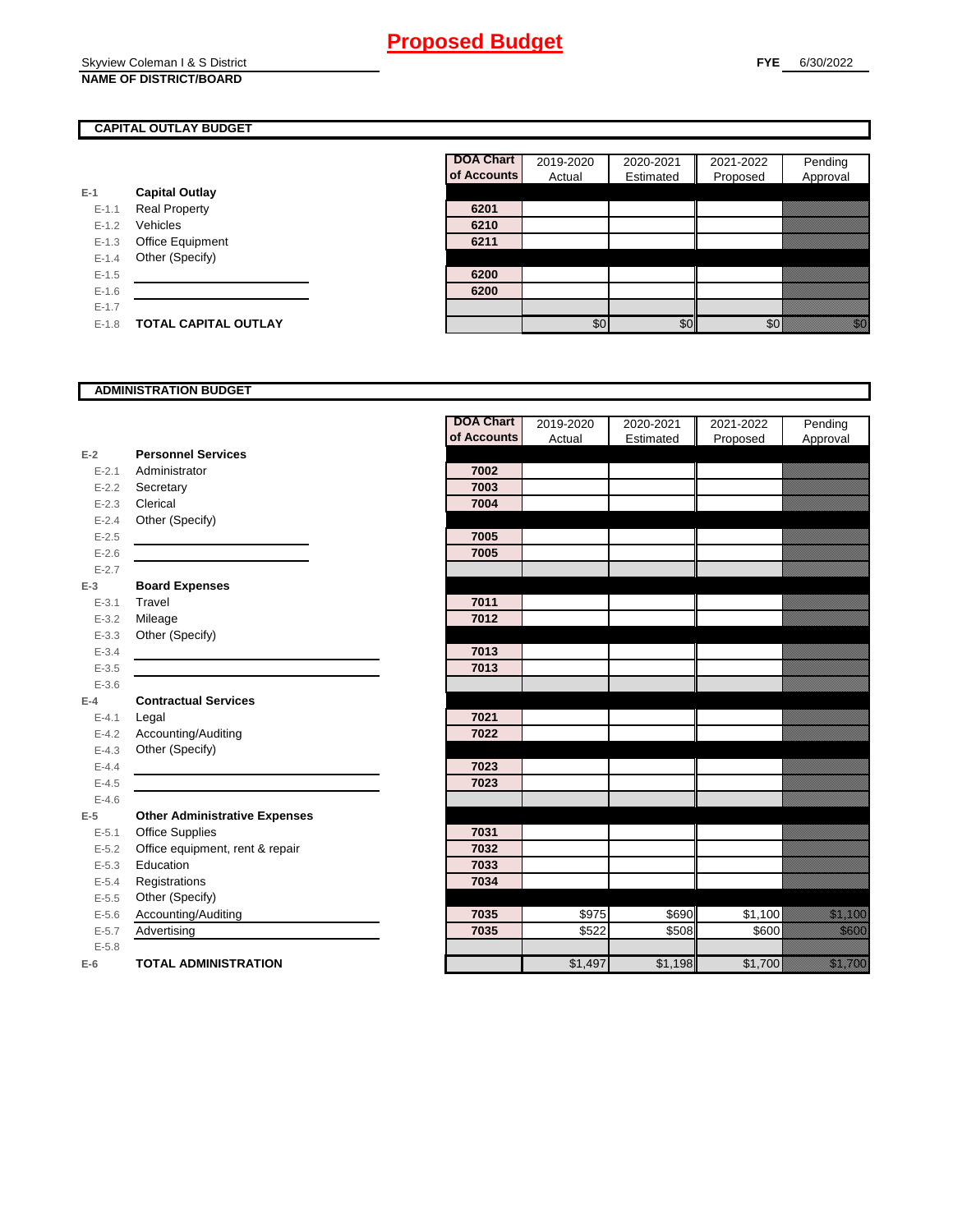Skyview Coleman I & S District

#### **OPERATIONS BUDGET**

|                        |                                                                                                                      | <b>DOA Chart</b> | 2019-2020 | 2020-2021 | 2021-2022 | Pending                                                                                                                                                                                                                                |
|------------------------|----------------------------------------------------------------------------------------------------------------------|------------------|-----------|-----------|-----------|----------------------------------------------------------------------------------------------------------------------------------------------------------------------------------------------------------------------------------------|
|                        |                                                                                                                      | of Accounts      | Actual    | Estimated | Proposed  | Approval                                                                                                                                                                                                                               |
| $E-7$<br>$E - 7.1$     | <b>Personnel Services</b><br><b>Wages--Operations</b>                                                                | 7202             |           |           |           |                                                                                                                                                                                                                                        |
| $E - 7.2$              | Service Contracts                                                                                                    | 7203             |           |           |           |                                                                                                                                                                                                                                        |
|                        | Other (Specify)                                                                                                      |                  |           |           |           |                                                                                                                                                                                                                                        |
| $E - 7.3$<br>$E - 7.4$ |                                                                                                                      | 7204             |           |           |           |                                                                                                                                                                                                                                        |
| $E - 7.5$              |                                                                                                                      | 7204             |           |           |           |                                                                                                                                                                                                                                        |
| $E - 7.6$              |                                                                                                                      |                  |           |           |           |                                                                                                                                                                                                                                        |
| $E-8$                  | <b>Travel</b>                                                                                                        |                  |           |           |           |                                                                                                                                                                                                                                        |
| $E-8.1$                | Mileage                                                                                                              | 7211             |           |           |           |                                                                                                                                                                                                                                        |
| $E - 8.2$              | Other (Specify)                                                                                                      |                  |           |           |           |                                                                                                                                                                                                                                        |
| $E - 8.3$              |                                                                                                                      | 7212             |           |           |           |                                                                                                                                                                                                                                        |
| $E - 8.4$              |                                                                                                                      | 7212             |           |           |           |                                                                                                                                                                                                                                        |
| $E - 8.5$              |                                                                                                                      |                  |           |           |           |                                                                                                                                                                                                                                        |
| $E-9$                  | <b>Operating supplies (List)</b>                                                                                     |                  |           |           |           |                                                                                                                                                                                                                                        |
| $E - 9.1$              |                                                                                                                      | 7220             |           |           |           |                                                                                                                                                                                                                                        |
| $E - 9.2$              |                                                                                                                      | 7220             |           |           |           |                                                                                                                                                                                                                                        |
| $E - 9.3$              |                                                                                                                      | 7220             |           |           |           |                                                                                                                                                                                                                                        |
| $E - 9.4$              | <u> 1989 - Johann Barbara, martin amerikan basar dan basar dan basar dan basar dalam basar dalam basar dan basar</u> | 7220             |           |           |           |                                                                                                                                                                                                                                        |
| $E - 9.5$              |                                                                                                                      |                  |           |           |           |                                                                                                                                                                                                                                        |
| $E-10$                 | <b>Program Services (List)</b>                                                                                       |                  |           |           |           |                                                                                                                                                                                                                                        |
| $E-10.1$               |                                                                                                                      | 7230             |           |           |           |                                                                                                                                                                                                                                        |
| $E-10.2$               |                                                                                                                      | 7230             |           |           |           |                                                                                                                                                                                                                                        |
| $E-10.3$               |                                                                                                                      | 7230             |           |           |           |                                                                                                                                                                                                                                        |
| $E-10.4$               |                                                                                                                      | 7230             |           |           |           |                                                                                                                                                                                                                                        |
| $E-10.5$               |                                                                                                                      |                  |           |           |           |                                                                                                                                                                                                                                        |
| $E-11$                 | <b>Contractual Arrangements (List)</b>                                                                               |                  |           |           |           |                                                                                                                                                                                                                                        |
| $E-11.1$               | Repairs                                                                                                              | 7400             |           |           | \$1,000   | <u>ta kalendari sebagai per</u>                                                                                                                                                                                                        |
| $E-11.2$               | <u> 1989 - Johann Barn, mars ann an t-Amhain Aonaich an t-Aonaich an t-Aonaich ann an t-Aonaich ann an t-Aonaich</u> | 7400             |           |           |           |                                                                                                                                                                                                                                        |
| $E-11.3$               |                                                                                                                      | 7400             |           |           |           |                                                                                                                                                                                                                                        |
| $E-11.4$               |                                                                                                                      | 7400             |           |           |           |                                                                                                                                                                                                                                        |
| $E-11.5$               |                                                                                                                      |                  |           |           |           |                                                                                                                                                                                                                                        |
| $E-12$                 | <b>Other operations (Specify)</b>                                                                                    |                  |           |           |           |                                                                                                                                                                                                                                        |
| $E-12.1$               |                                                                                                                      | 7450             |           |           |           |                                                                                                                                                                                                                                        |
| $E-12.2$               |                                                                                                                      | 7450             |           |           |           |                                                                                                                                                                                                                                        |
| $E-12.3$               |                                                                                                                      | 7450             |           |           |           |                                                                                                                                                                                                                                        |
| $E-12.4$               |                                                                                                                      | 7450             |           |           |           |                                                                                                                                                                                                                                        |
| $E-12.5$               |                                                                                                                      |                  |           |           |           |                                                                                                                                                                                                                                        |
| $E-13$                 | <b>TOTAL OPERATIONS</b>                                                                                              |                  | \$0       | \$0       | \$1,000   | <u>i k</u> alendari komunistas komunistas komunistas komunistas komunistas komunistas komunistas komunistas komunista<br>Komunistas komunistas komunistas komunistas komunistas komunistas komunistas komunistas komunistas komunistas |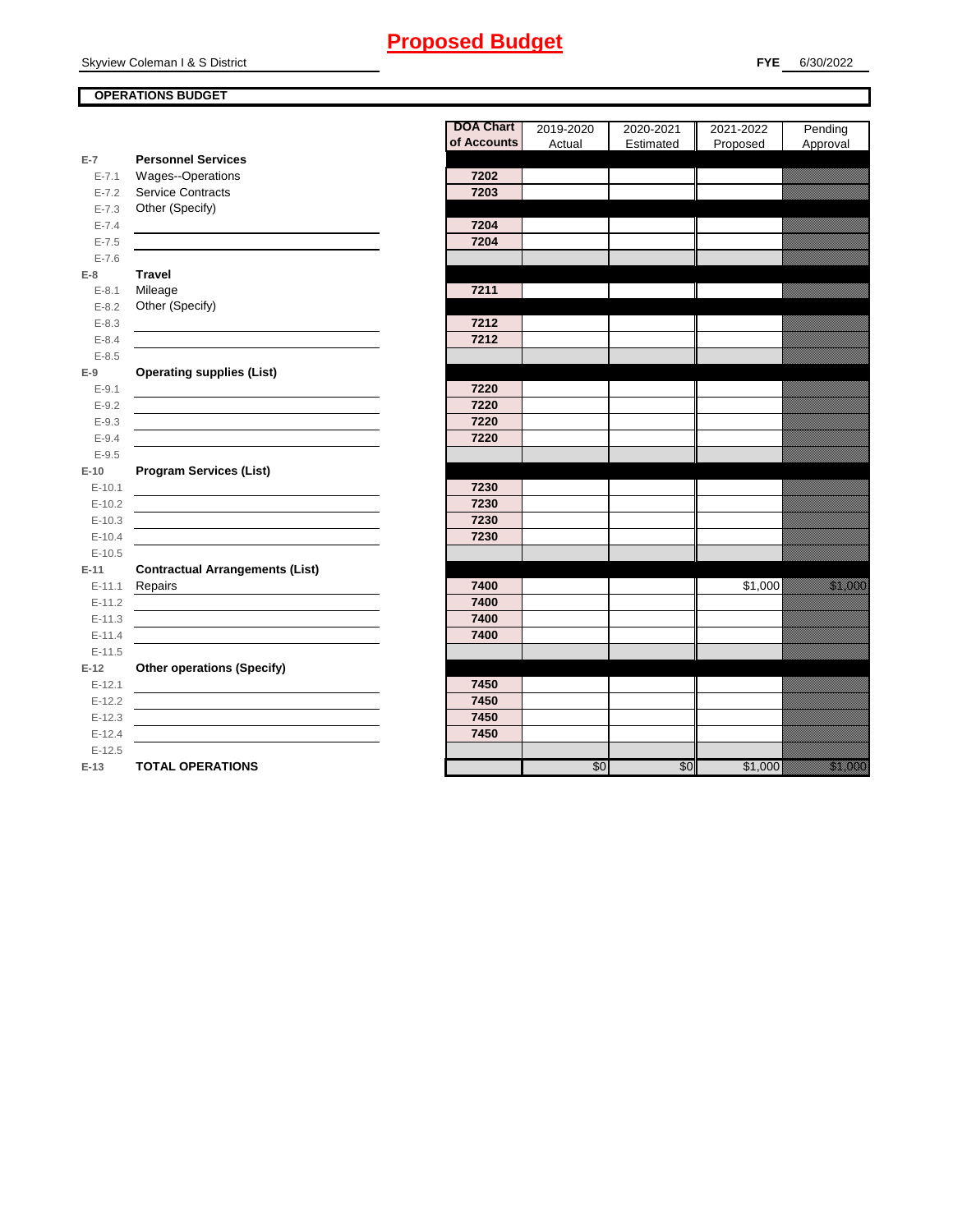Skyview Coleman I & S District

## **INDIRECT COSTS BUDGET**

|          |                              | <b>DOA Chart</b> | 2019-2020 | 2020-2021 | 2021-2022 | Pending              |
|----------|------------------------------|------------------|-----------|-----------|-----------|----------------------|
|          |                              | of Accounts      | Actual    | Estimated | Proposed  | Approval             |
| $E-14$   | Insurance                    |                  |           |           |           |                      |
| $E-14.1$ | Liability                    | 7502             |           |           |           |                      |
| $E-14.2$ | Buildings and vehicles       | 7503             |           |           |           |                      |
| $E-14.3$ | Equipment                    | 7504             |           |           |           |                      |
| $E-14.4$ | Other (Specify)              |                  |           |           |           |                      |
| $E-14.5$ |                              | 7505             |           |           |           |                      |
| $E-14.6$ |                              | 7505             |           |           |           |                      |
| $E-14.7$ | see additional details       |                  | \$133     | \$133     | \$150     | <u> Kalendari Se</u> |
| $E-15$   | Indirect payroll costs:      |                  |           |           |           |                      |
| $E-15.1$ | FICA (Social Security) taxes | 7511             |           |           |           |                      |
| $E-15.2$ | <b>Workers Compensation</b>  | 7512             |           |           |           |                      |
| $E-15.3$ | <b>Unemployment Taxes</b>    | 7513             |           |           |           |                      |
| $E-15.4$ | Retirement                   | 7514             |           |           |           |                      |
| $E-15.5$ | Health Insurance             | 7515             |           |           |           |                      |
| $E-15.6$ | Other (Specify)              |                  |           |           |           |                      |
| $E-15.7$ |                              | 7516             |           |           |           |                      |
| $E-15.8$ |                              | 7516             |           |           |           |                      |
| $E-15.9$ |                              |                  |           |           |           |                      |
| $E-17$   | <b>TOTAL INDIRECT COSTS</b>  |                  | \$133     | \$133     | \$150     | <u>tional</u>        |

## **DEBT SERVICE BUDGET**

| D-1 | <b>Debt Service</b> |  |
|-----|---------------------|--|
|     |                     |  |

D-1.1 **Principal** 

D-1.2 **Interest** 

D-1.3 **Fees** 

**D-2 TOTAL DEBT SERVICE** 

| <b>DOA Chart</b> | 2019-2020 | 2020-2021 | 2021-2022 | Pending  |
|------------------|-----------|-----------|-----------|----------|
| of Accounts      | Actual    | Estimated | Proposed  | Approval |
|                  |           |           |           |          |
| 6401             |           |           |           |          |
| 6410             |           |           |           |          |
| 6420             |           |           |           |          |
|                  |           |           |           |          |